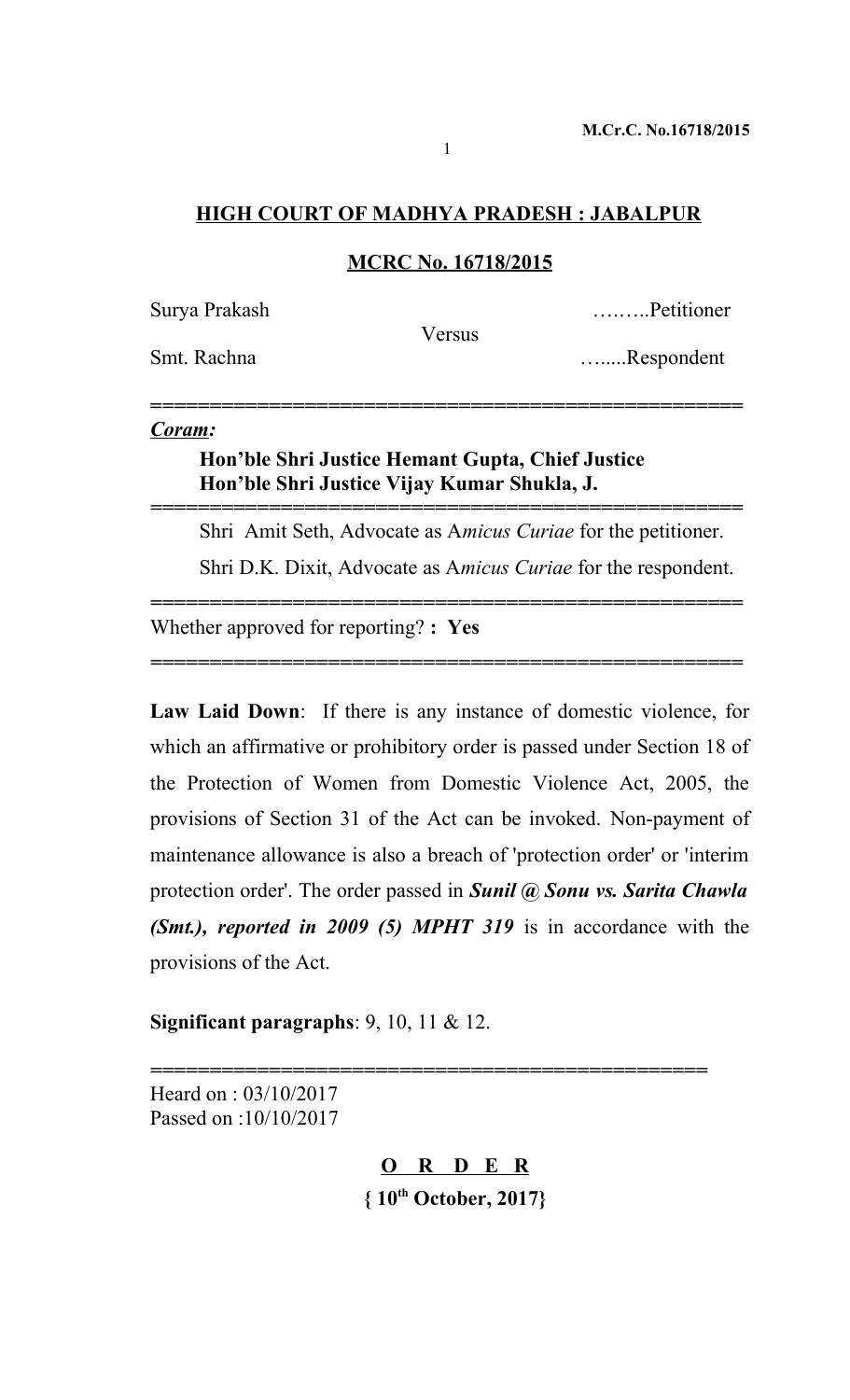#### **Per: Hemant Gupta, Chief Justice:**

**1.** The present petition has been placed before this Bench in view of the reference made by the learned Single Bench on 11.09.2015 for the opinion on the following questions:-

- "(i) Whether non-payment of maintenance allowance can be treated to be a breach of 'protection order' or 'interim protection order'? If it is not a breach of said orders, whether Section 31 of the DV Act can be invoked?
- (ii) Whether any other breach of any provision of the DV Act, which does not fall within the ambit of 'protection order' or 'interim protection order', can be a basis to invoke Section 31 of the Act?
- (iii) Whether the order passed in Sunil  $\omega$  Sonu vs. Sarita Chawla (Smt.), reported in 2009 (5) MPHT 319, is in accordance with the scheme of DV Act?"

**2.** None appeared for the parties on number of dates and, therefore, *amicus* were appointed to decide the important questions of law arising from the order passed by the learned Single Bench.

**3.** The brief facts leading to the present petition are that the respondent-wife filed a petition under the Protection of Women from Domestic Violence Act, 2005 (for short "**the Act**") against her husband *inter alia* on the ground that her marriage took place on 11.05.2011 and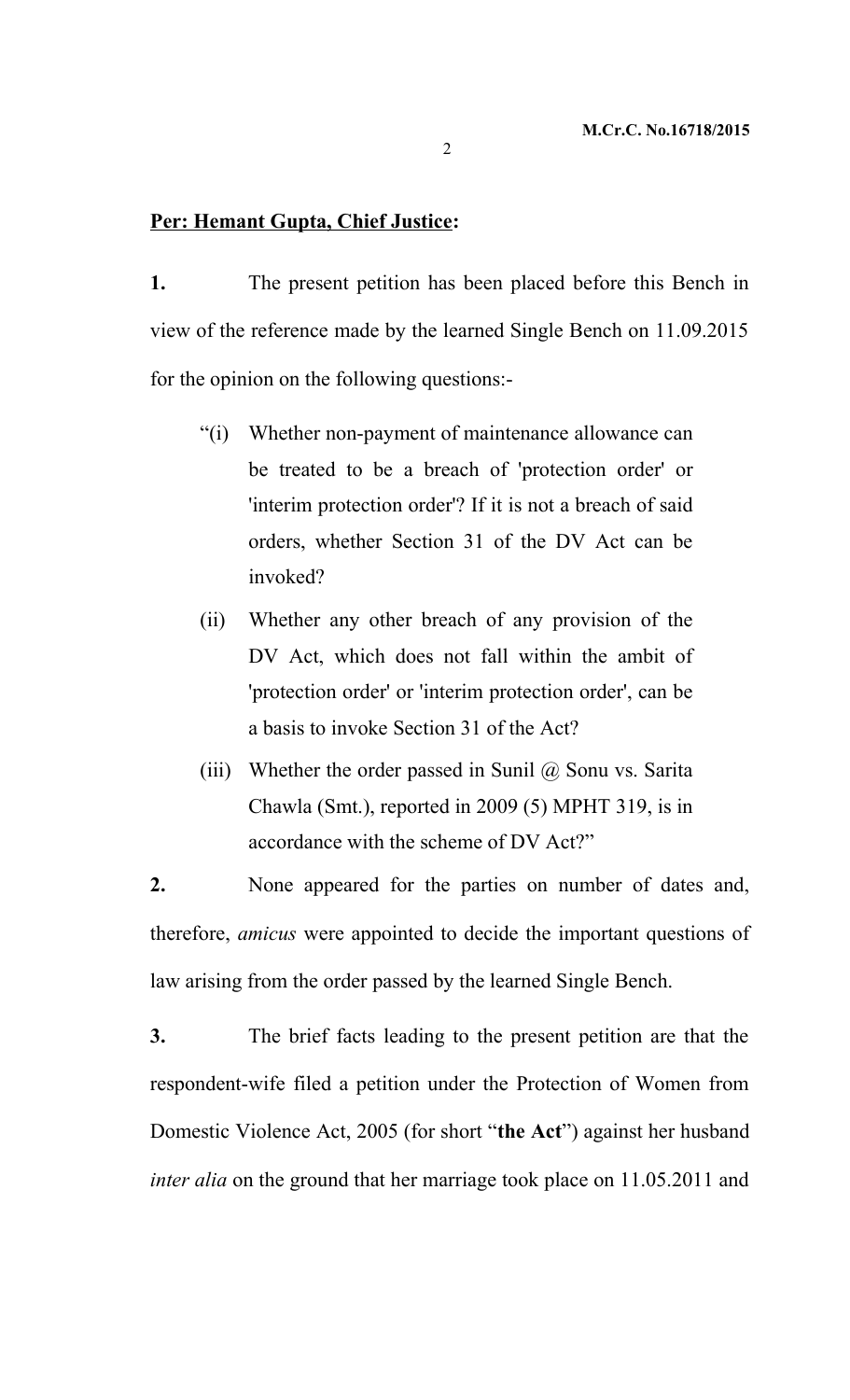she gave birth to a baby boy. The learned trial Court passed an order on 30.10.2013 that the non-applicant/ present petitioner and his family members will not harass the wife and she be also paid Rs.2,500/- per month as maintenance and Rs.20,000/- as compensation. An appeal was filed against the said order which was partly allowed on 11.09.2014 whereby the amount of compensation was set aside.

**4**. The respondent-wife filed an application under Section 31 of the Act on account of non-payment of the maintenance amount. The Court registered the case against the petitioner which order is subject matter of challenge in the present petition.

**5.** The argument raised is that complaint under Section 31 of the Act is not maintainable as penalty is provided in the said provision for breach of protection order and not for breach of an order of grant of maintenance.

**6.** The learned Single Bench of this Court in a judgment reported as *2009(5) MPHT 319 (Sunil @ Sonu vs. Sarita Chawla (Smt.)* held as under:-

> "Whether the interim order passed by the learned Trial Court whereby the maintenance was awarded is a protection order and on account of breach of protection order, the proceedings can be initiated against the petitioner under Section 31 of the Act."

3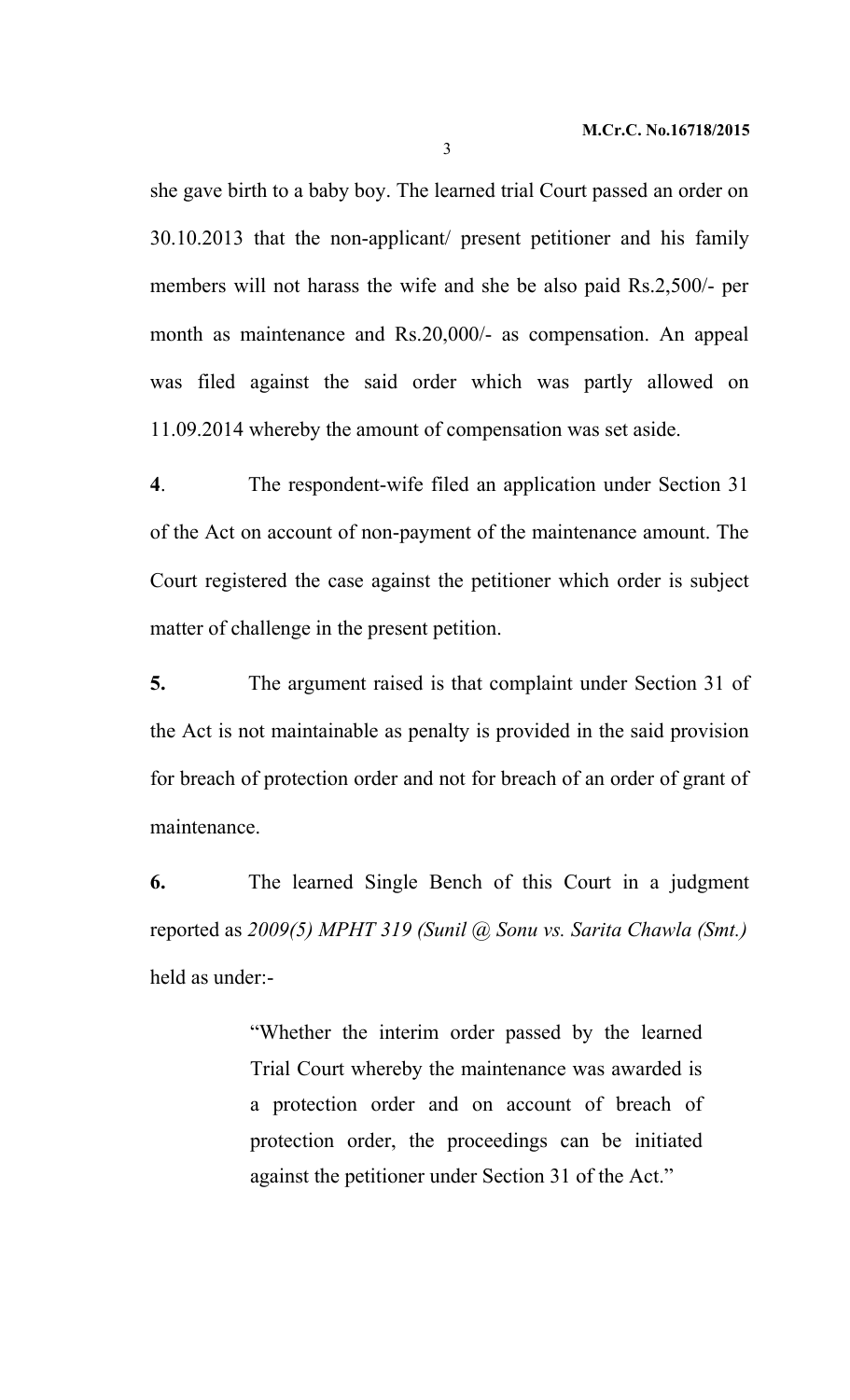The said question was dealt with as under:-

"Section 18 of the Act empowers the Court for passing a protection order against a respondent, who commits any act of domestic violence. In exercise of the powers conferred by Section 37 of the Act and Central Govt. has framed the Rules. As per rule 6 every application of the aggrieved person under section 12 of the Act is required to be filed in Form 11. Sub-clause III of Form No.1 deals with economic violence according to which not providing money for maintaining of food, clothes, medicine etc. is amounting to the economic violence for which the Court is empowered to pass a protection order. As per sub-section (1) of section 28 of the Act the proceedings are required to be governed by the provisions of Criminal Procedure Code. As per subsection (2) of section 28, the Court is not prevented from laying down its own procedure for disposal of the case where no amount of maintenance has been paid by the petitioners, no illegality was committed by the learned trial Court in initiating the proceedings under section 31 of the Act."

It is the said finding which was doubted by the learned Single Bench while making reference to the larger Bench.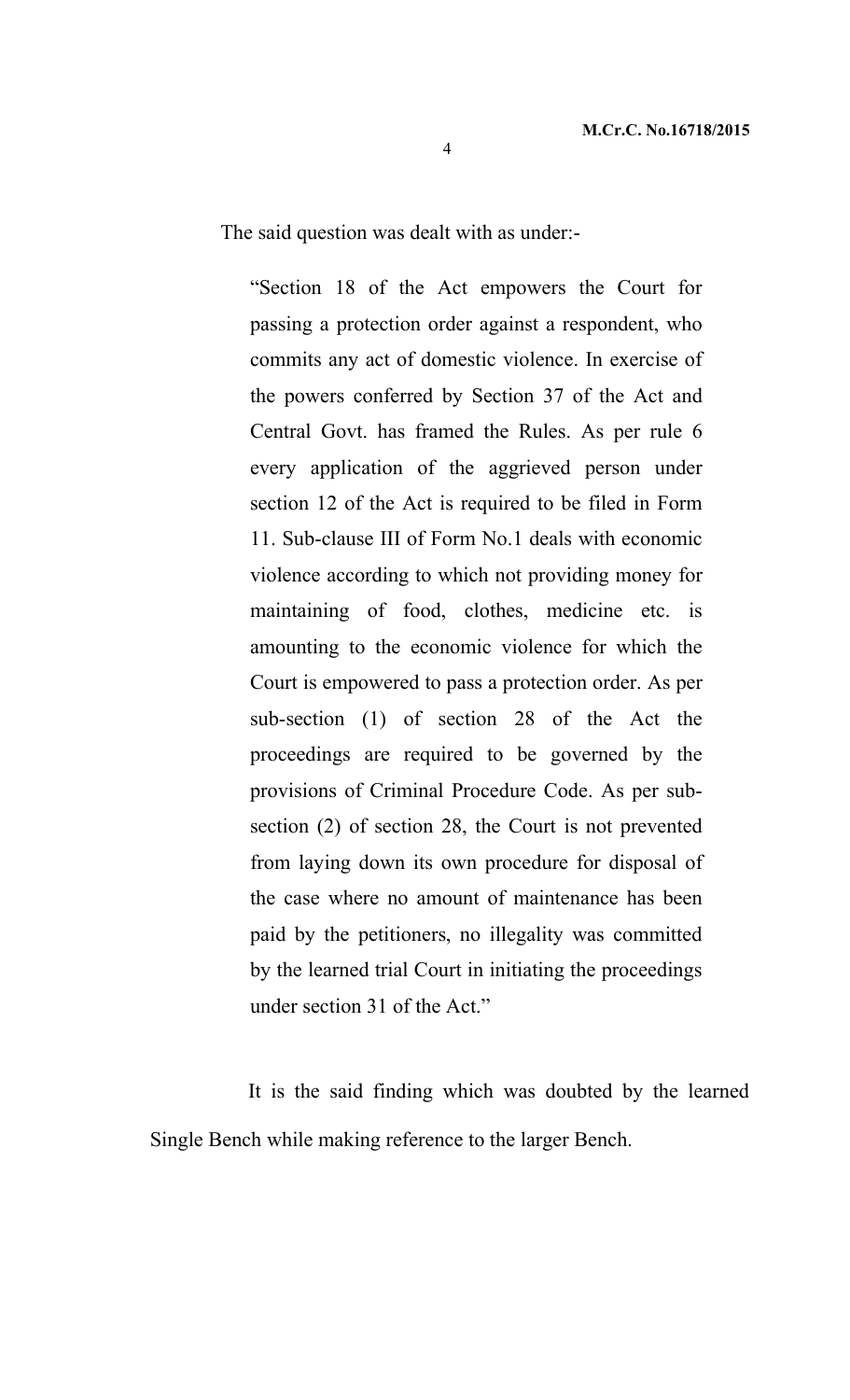**7.** Learned counsel for the petitioner relied upon the following judgments:-

- (i) **Smt. Kanchan vs. Vikramjeet Setiya** (Cr. Misc. Petition No.123/2010, decided on 13.02.2012 by Single Bench of the Rajasthan High Court).
- (ii) **Manoj Anand vs. State of U.P. and another** (Criminal Revision No.635/2011, decided on 10.02.2012 by the Single Bench of Allahabad High Court).
- (iii) **Mr. Francis Cyril C Cunha vs. Smt. Lydia Jane D'Cunha** (Criminal revision Petition No.758/2015, decided on 18.12.2015 by the Single Bench of Karnataka High Court).
- (iv) **Mr. Sachin vs. Sau. Sushma** (Criminal Writ Petition No.305/2014, decided on 06.05.2014 by the Single Bench of Nagpur Bench of Bombay High Court).
- (v) **S. Jeeva Ashok vs. Kalarani** reported in (2015) 1 MLJ (Crl) 549.

On the basis of such judgments, it is contend that for nonpayment of maintenance, the proceedings under Section 31 of the Act cannot be initiated. In the case of **Smt. Kanchan (supra)** it was held that maintenance is provided under Section 20 of the Act dealing with monetary relief, therefore, the said order can be executed in the manner provided under Section 125 of the Code of Criminal Procedure.

**8.** On the other hand, learned counsel for the respondent pointed out that Section 18 of the Act is in two parts. The first part is to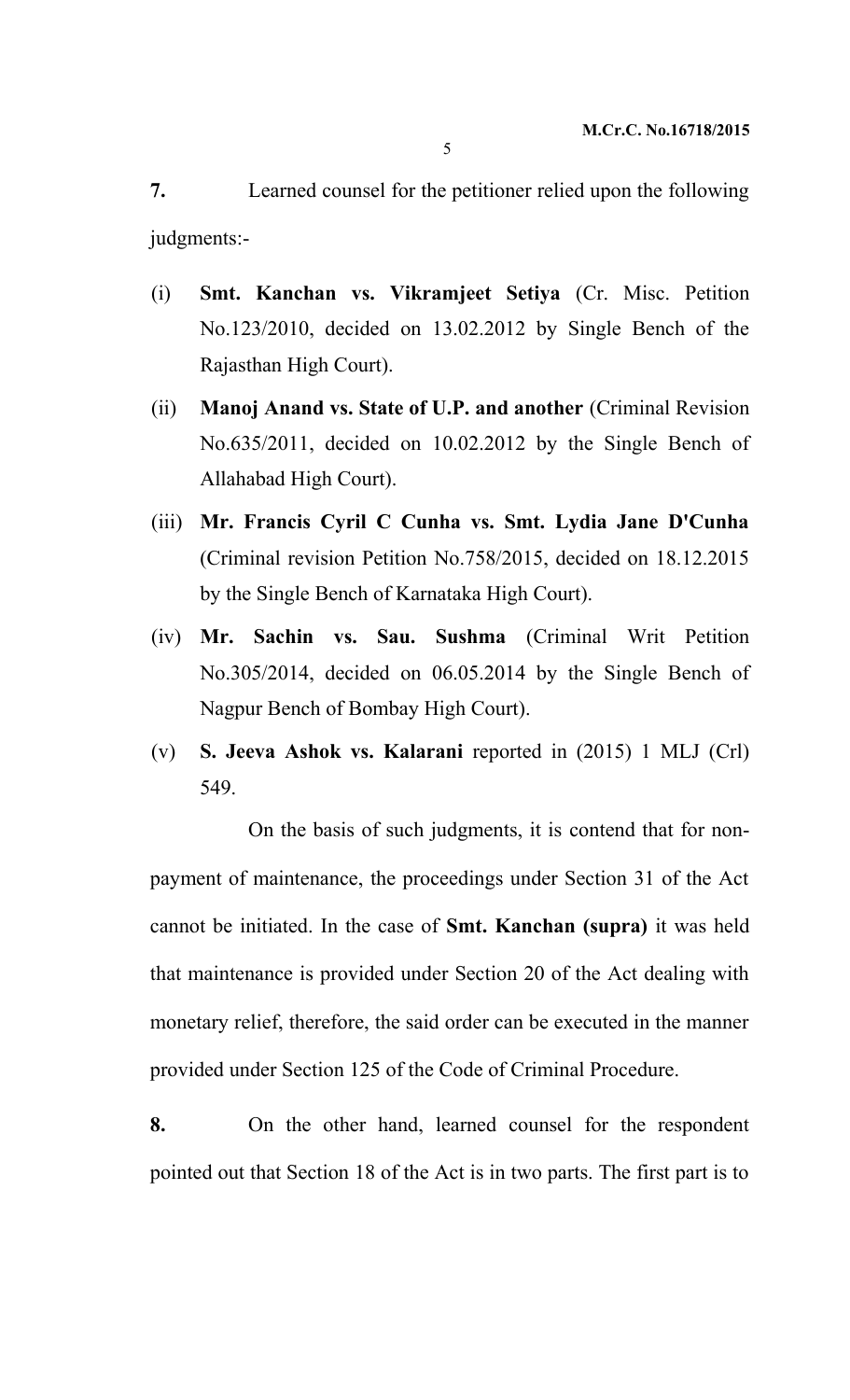grant an affirmative protection order in favour of the aggrieved person whereas the second part is to prohibit the respondent from various acts enumerated therein. The use of expression "and" makes the provision disjunctive i.e. first part is an affirmative action whereas the second part is prohibitory action. It is further contended that Section 3 of the Act defines "domestic violence" which includes economic abuse. The "economic abuse" has been defined in Explanation I of Section 3 of the Act. Therefore, domestic violence as contemplated under Section 18 of the Act includes economic abuse i.e. deprivation of economic and financial resources to which the aggrieved person is entitled under any law or custom. Therefore, the wife is entitled to file a complaint under Section 31 of the Act for non-payment of the maintenance- an economic abuse which is, in fact, in terms of Section 18 of the Act for which complaint is maintainable under Section 31 of the Act.

**9.** It is advantageous to extract the relevant provisions of the Act, which read as under:-

"2. **Definitions.** – In this Act, unless the context otherwise requires, –

\*\*\* \*\*\* \*\*\* \*\*\*

(g) "domestic violence" has the same meaning as assigned to it in section 3;

\*\*\* \*\*\* \*\*\* \*\*\*

6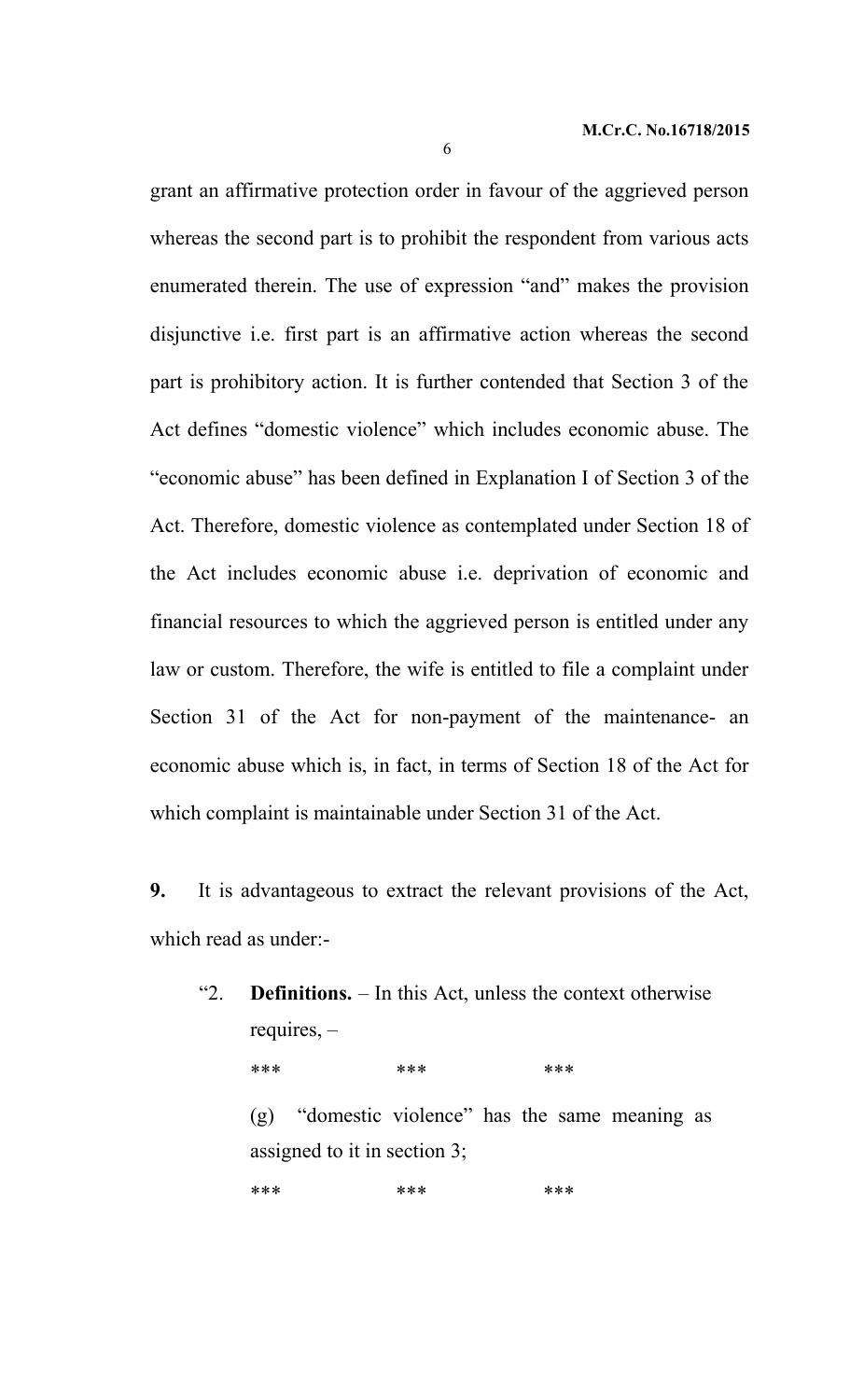"3. **Definition of domestic violence.**– For the purposes of this Act, any act, omission or commission or conduct of the respondent shall constitute domestic violence in case it –

(a) harms or injures or endangers the health, safety, life, limb or well-being, whether mental or physical, of the aggrieved person or tends to do so and includes causing physical abuse, sexual abuse, verbal and emotional abuse and *economic abuse*; or

\*\*\* \*\*\* \*\*\* \*\*\*

# **Explanation I.**—*For the purposes of this section,—*

- (i) "physical abuse" means any act or conduct which is of such a nature as to cause bodily pain, harm, or danger to life, limb, or health or impair the health or development of the aggrieved person and includes assault, criminal intimidation and criminal force;
- (ii) "sexual abuse" includes any conduct of a sexual nature that abuses, humiliates, degrades or otherwise violates the dignity of woman;
- (iii) "verbal and emotional abuse" includes—
- (a) insults, ridicule, humiliation, name calling and insults or ridicule specially with regard to not having a child or a male child; and
- (b) repeated threats to cause physical pain to any person in whom the aggrieved person is interested.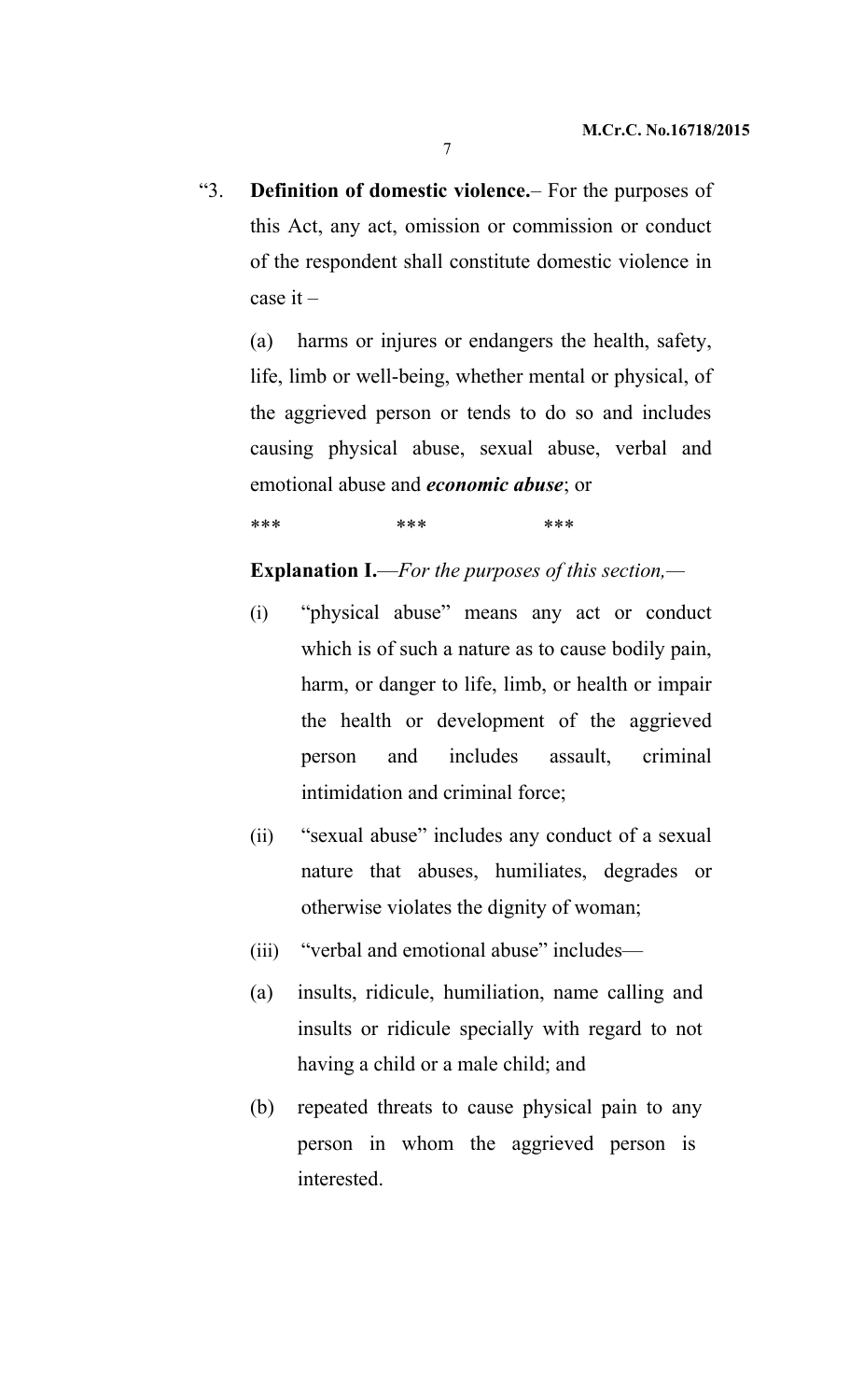## (iv) *"economic abuse" includes—*

- *(a) deprivation of all or any economic or financial resources to which the aggrieved person is entitled under any law or custom whether payable under an order of a court or otherwise or which the aggrieved person requires out of necessity including, but not limited to, household necessities for the aggrieved person and her children, if any, stridhan, property, jointly or separately owned by the aggrieved person, payment of rental related to the shared household and maintenance;*
- (b) disposal of household effects, any alienation of assets whether movable or immovable, valuables, shares, securities, bonds and the like or other property in which the aggrieved person has an interest or is entitled to use by virtue of the domestic relationship or which may be reasonably required by the aggrieved person or her children or her stridhan or any other property jointly or separately held by the aggrieved person; and
- (c) prohibition or restriction to continued access to resources or facilities which the aggrieved person is entitled to use or enjoy by virtue of the domestic relationship including access to the shared household.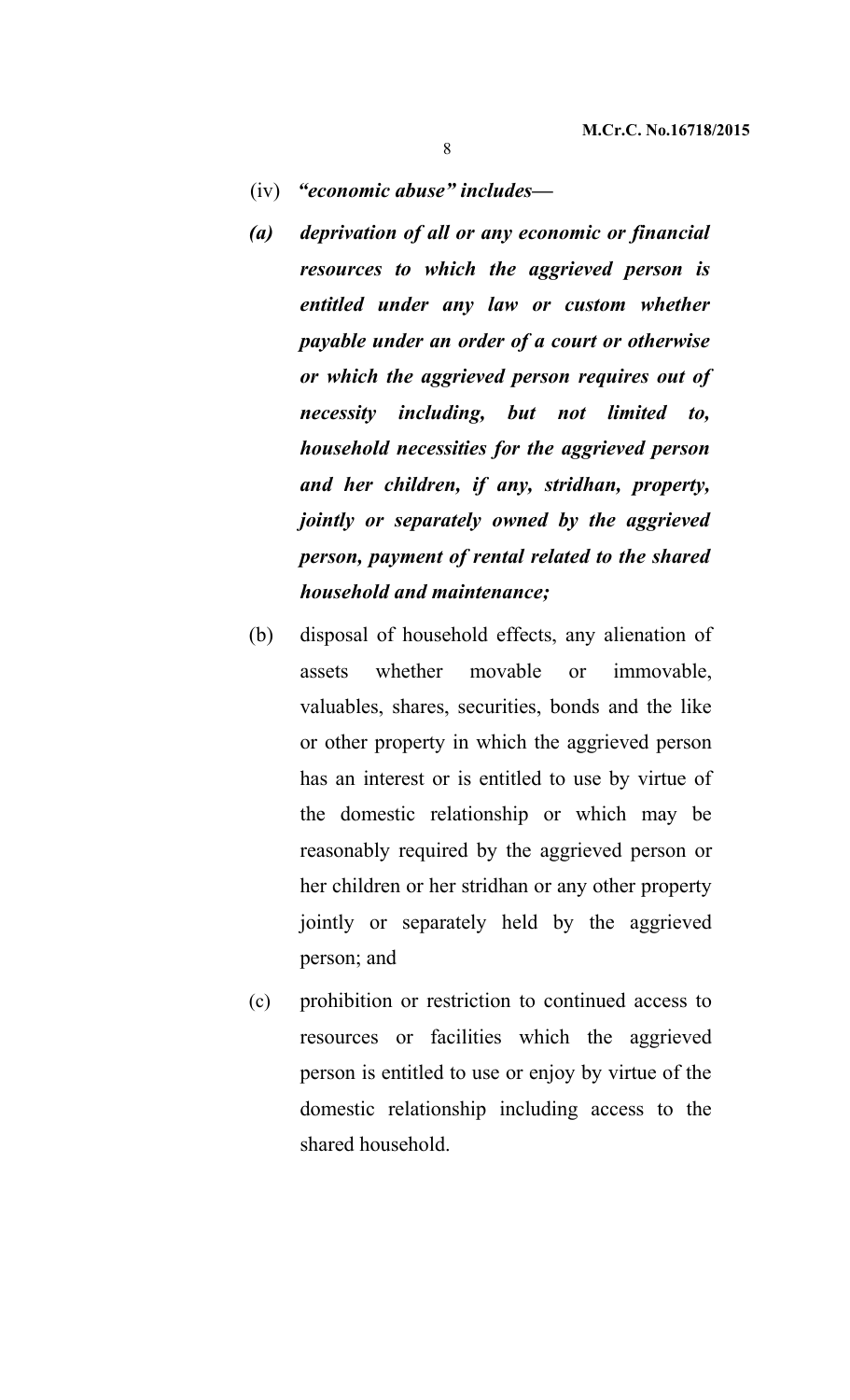*Explanation II*.—For the purpose of determining whether any act, omission, commission or conduct of the respondent constitutes "domestic violence" under this section, the overall facts and circumstances of the case shall be taken into consideration." **(Emphasis supplied)**

**"18. Protection orders.**—The Magistrate may, after giving the aggrieved person and the respondent an opportunity of being heard and on being *prima facie* satisfied that **domestic violence** has taken place or is likely to take place, pass a protection order in favour of the aggrieved person **and** prohibit the respondent from—

- (a) committing any act of domestic violence;
- (b) aiding or abetting in the commission of acts of domestic violence; \*\*\* \*\*\* \*\*\* \*\*\*
- (g) committing any other act as specified in the protection order." (**Emphasis Supplied)**

**"20. Monetary reliefs.— (1)** While disposing of an application under sub-section (1) of section 12, the Magistrate may direct the respondent to pay monetary relief to meet the expenses incurred and losses suffered by the aggrieved person and any child of the aggrieved person as a result of the domestic violence and such relief may include but is not limited to—

- (a) the loss of earnings;
- (b) the medical expenses;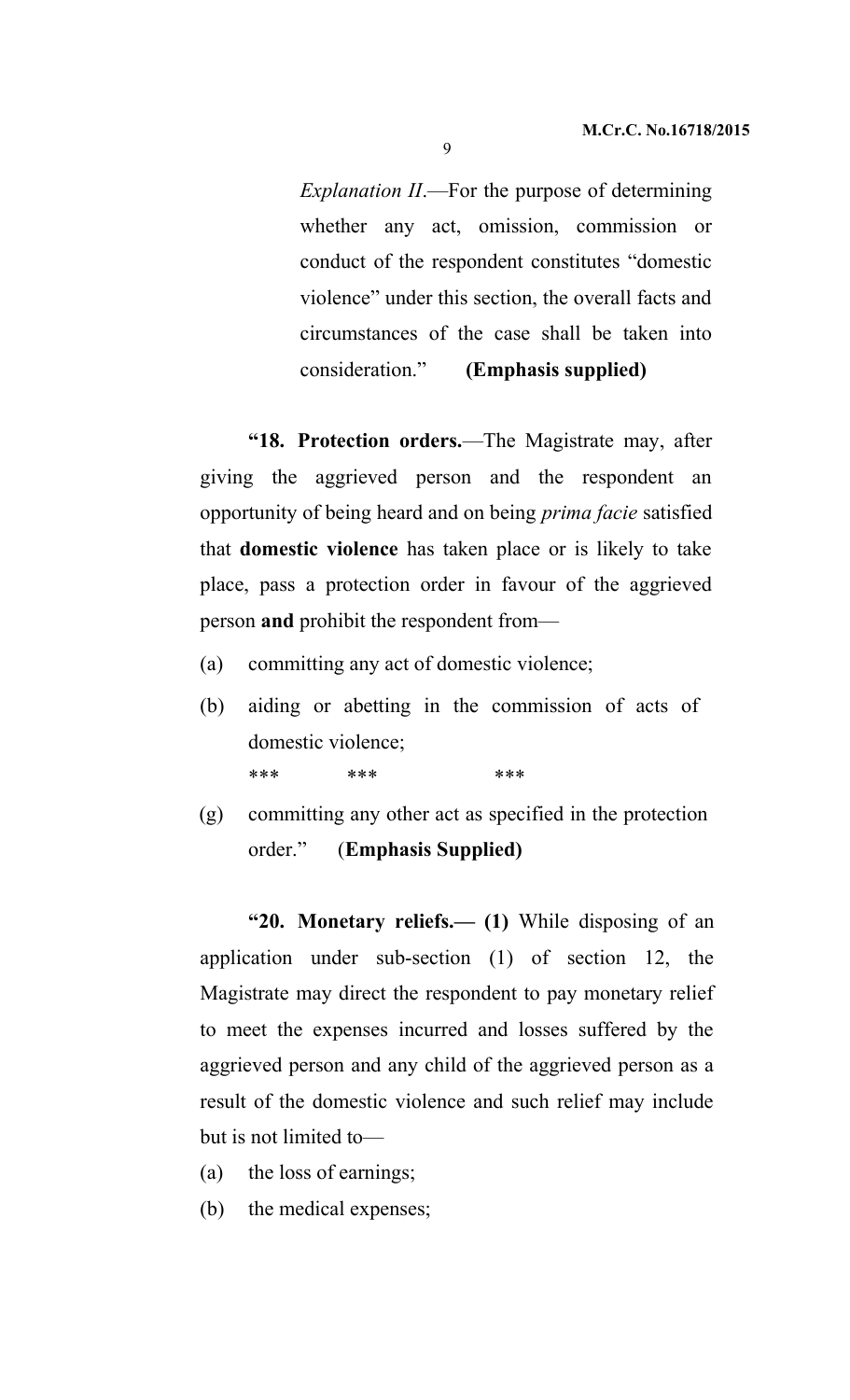- (c) the loss caused due to the destruction, damage or removal of any property from the control of the aggrieved person; and
- (d) the maintenance for the aggrieved person as well as her children, if any, including an order under or in addition to an order of maintenance under section 125 of the Code of Criminal Procedure, 1973 (2 of 1974) or any other law for the time being in force.

\*\*\* \*\*\* \*\*\* \*\*\* \*\*\*

**"31. Penalty for breach of protection order by respondent – (1)** A breach of protection order, or of an interim protection order, by the respondent shall be an offence under this Act and shall be punishable with imprisonment of either description for a term which may extend to one year, or with fine which may extend to twenty thousand rupees, or with both.

(2) The offence under sub-section (1) shall as far as practicable be tried by the Magistrate who has passed the order, the breach of which has been alleged to have been caused by the accused.

(3) While framing charges under sub-section (1), the Magistrate may also frame charges under section 498A of the Indian Penal Code (45 of 1860) or any other provision of that Code or the Dowry Prohibition Act, 1961 (28 of 1961), as the case may be, if the facts disclose the commission of an offence under those provisions."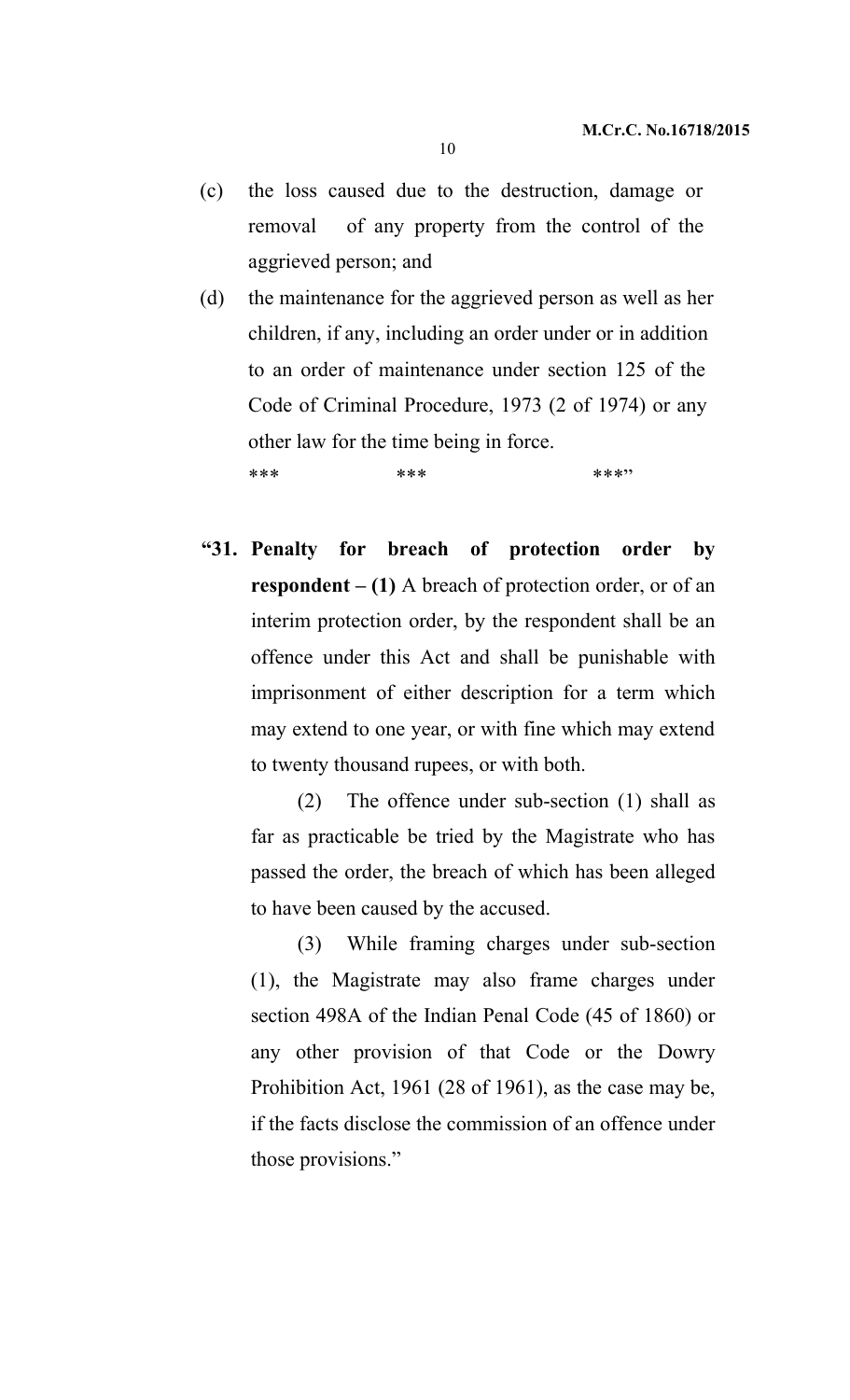**10.** Before, we deal with respective contentions of the learned counsel, some principals of interpretation needs to be discussed. The object of the Act is to provide effective protection of the rights of women who are victims of violence of any kind occurring within the family and for matters connected therewith or incidental thereto. The provisions of the Act came up for consideration before the Supreme Court in the judgment reported as *(2016) 10 SCC 165 (Hiral P. Harsora and others vs. Kusum Narottamdas Harsora and others)***.** In the said judgment, the Court struck down, the words "adult male" appearing in Section  $2(q)$  of the Act as discriminatory. While discussing the provisions of the Act, the Court held as under:-

> **"16.** A cursory reading of the Statement of Objects and Reasons makes it clear that the phenomenon of domestic violence against women is widely prevalent and needs redressal. Whereas criminal law does offer some redressal, civil law does not address this phenomenon in its entirety. The idea therefore is to provide various innovative remedies in favour of women who suffer from domestic violence, against the perpetrators of such violence.

> **18.** What is of great significance is that the 2005 Act is to provide for effective protection of the rights of women who are victims of violence of any kind occurring within the family. The Preamble also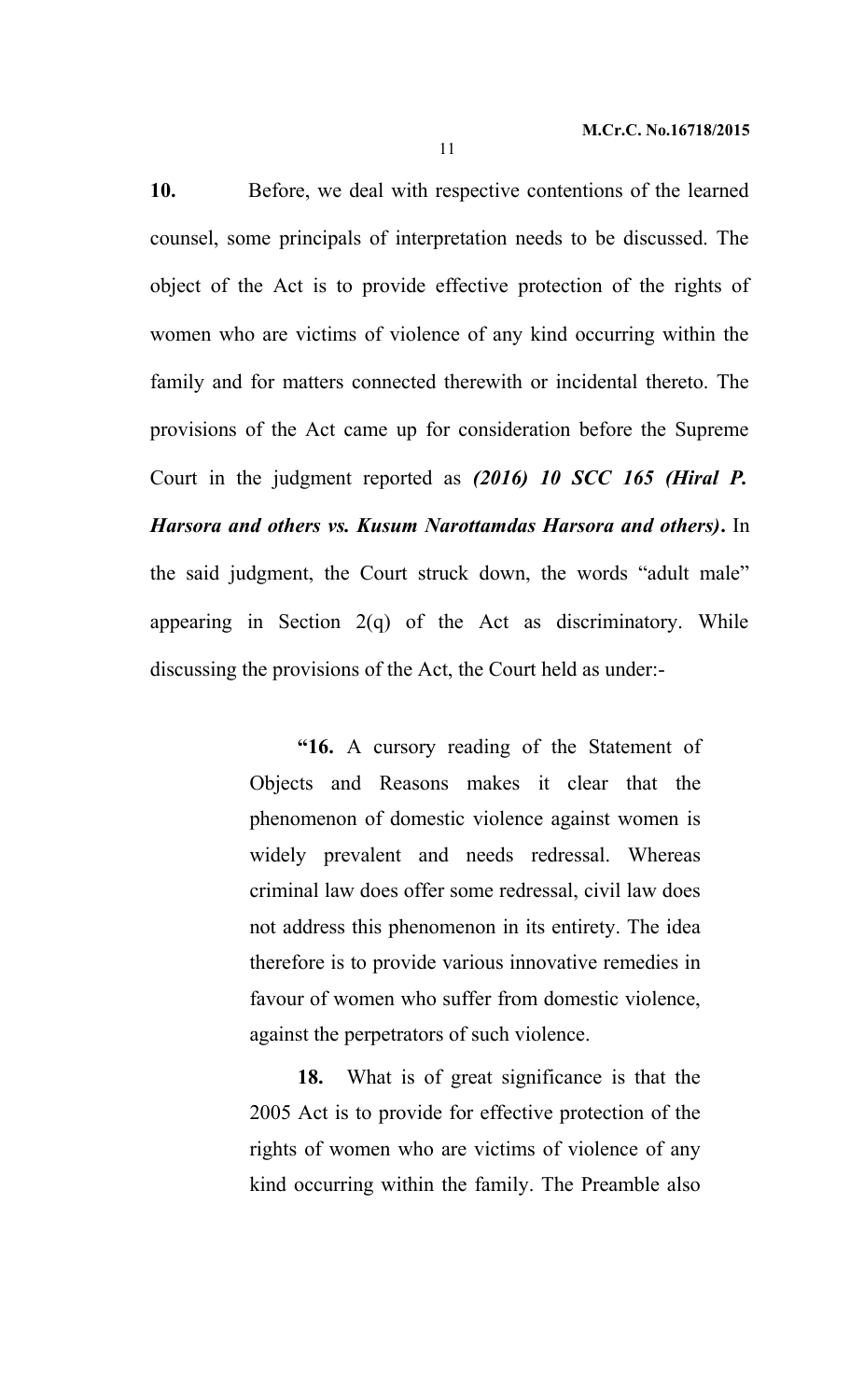makes it clear that the reach of the Act is that violence, whether physical, sexual, verbal, emotional or economic, are all to be redressed by the statute. That the perpetrators and abettors of such violence can, in given situations, be women themselves, is obvious. With this object in mind, let us now examine the provisions of the statute itself."

**11.** In a judgment reported as *(2016) 10 SCC 329 (Lanco Anpara Power Limited vs. State of Uttar Pradesh and others),* while considering the provisions of Building and Other Construction Workers' (Regulation of Employment and Conditions of Service) Act, 1996 held that since the purpose of the Act is to take care of a particular necessity i.e. welfare of unorganised labour class involved in construction activity, that needs to be achieved and not to be discarded, therefore, doctrine of purposive interpretation also gets attracted. The relevant extract of the judgment reads as under:-

> "45. In taking the aforesaid view, we also agree with the learned counsel for the respondents that "superior purpose" contained in the BOCW Act and the Welfare Cess Act has to be kept in mind when two enactments – the Factories Act on the one hand and the BOCW Act/Welfare Cess Act on the other hand, are involved, both of which are welfare legislations. [See Allahabad Bank v. Canara Bank, (2000) 4 SCC 406, which has been followed in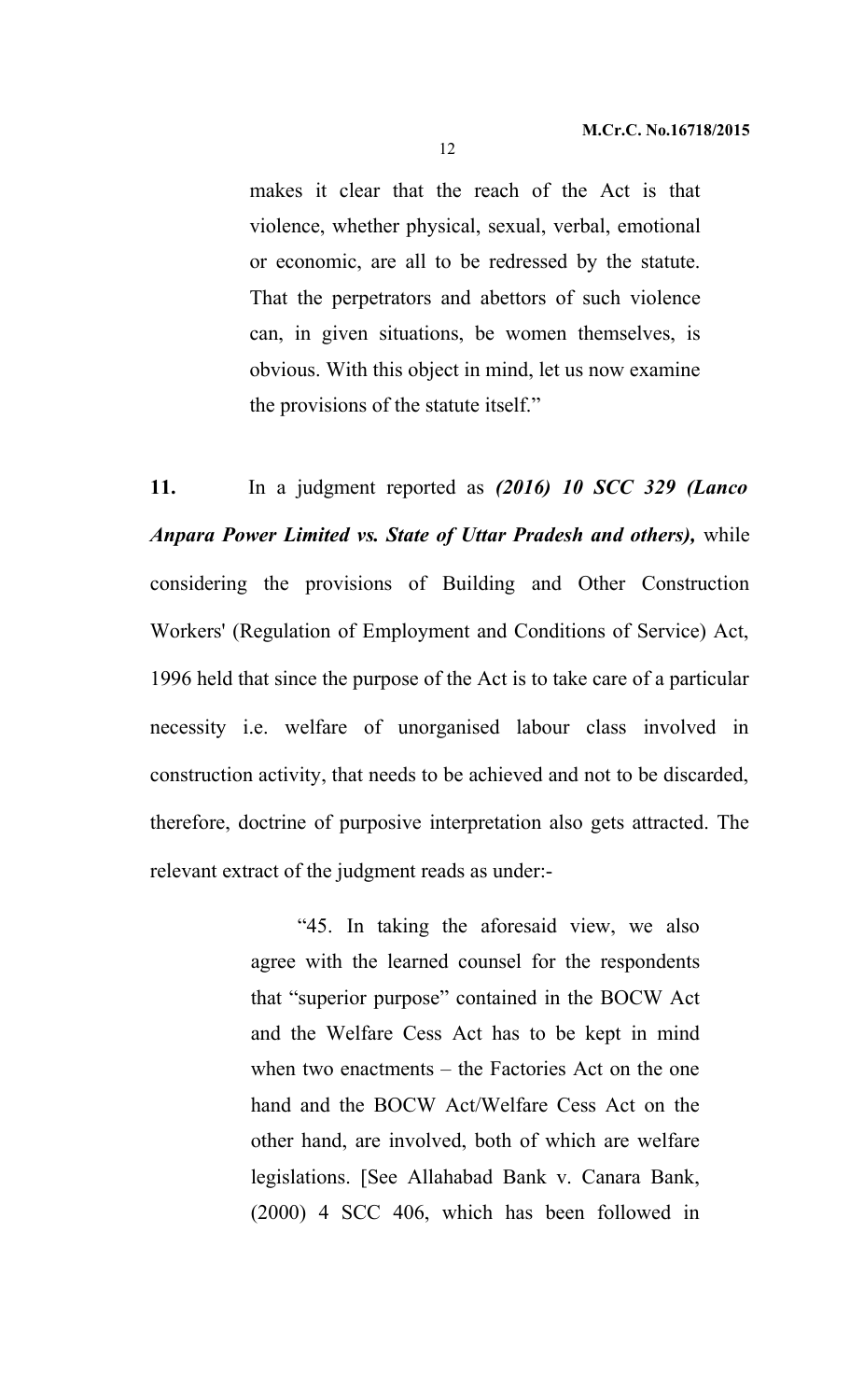Pegasus Assets Reconstruction (P) Ltd. v. Haryana Concast Ltd., (2016) 4 SCC 47 in the context of the Securitisation and Reconstruction of Financial Assets and Enforcement of Security Interest Act, 2002 and the Companies Act, 1956.] Here the concept of "felt necessity" would get triggered and as per the Statement of Objects and Reasons contained in the BOCW Act, since the purpose of this Act is to take care of a particular necessity i.e. welfare of unorganised labour class involved in construction activity, that needs to be achieved and not to be discarded. Here the doctrine of purposive interpretation also gets attracted which is explained in recent judgments of this Court in Richa Mishra v. State of Chhattisgarh, (2016) 4 SCC 179 (SCC p. 197, para 30) and Shailesh Dhairyawan v. Mohan Balkrishna Lulla, (2016) 3 SCC 619 (SCC p. 641, para 31)."

**12.** In another recent seven-judge Bench judgment reported as **(2017) 2 SCC 629 (Abhiram Singh vs. C.D. Commachen (Dead) by Legal Representatives and others**, the majority judgment is that the conflict between giving a literal interpretation or a purposive interpretation to a statute or a provision in a statute is perennial. It can be settled only if the draftsman gives a long-winded explanation in drafting the law but this would result in an awkward draft that might well turn out to be unintelligible. The Court held as under:-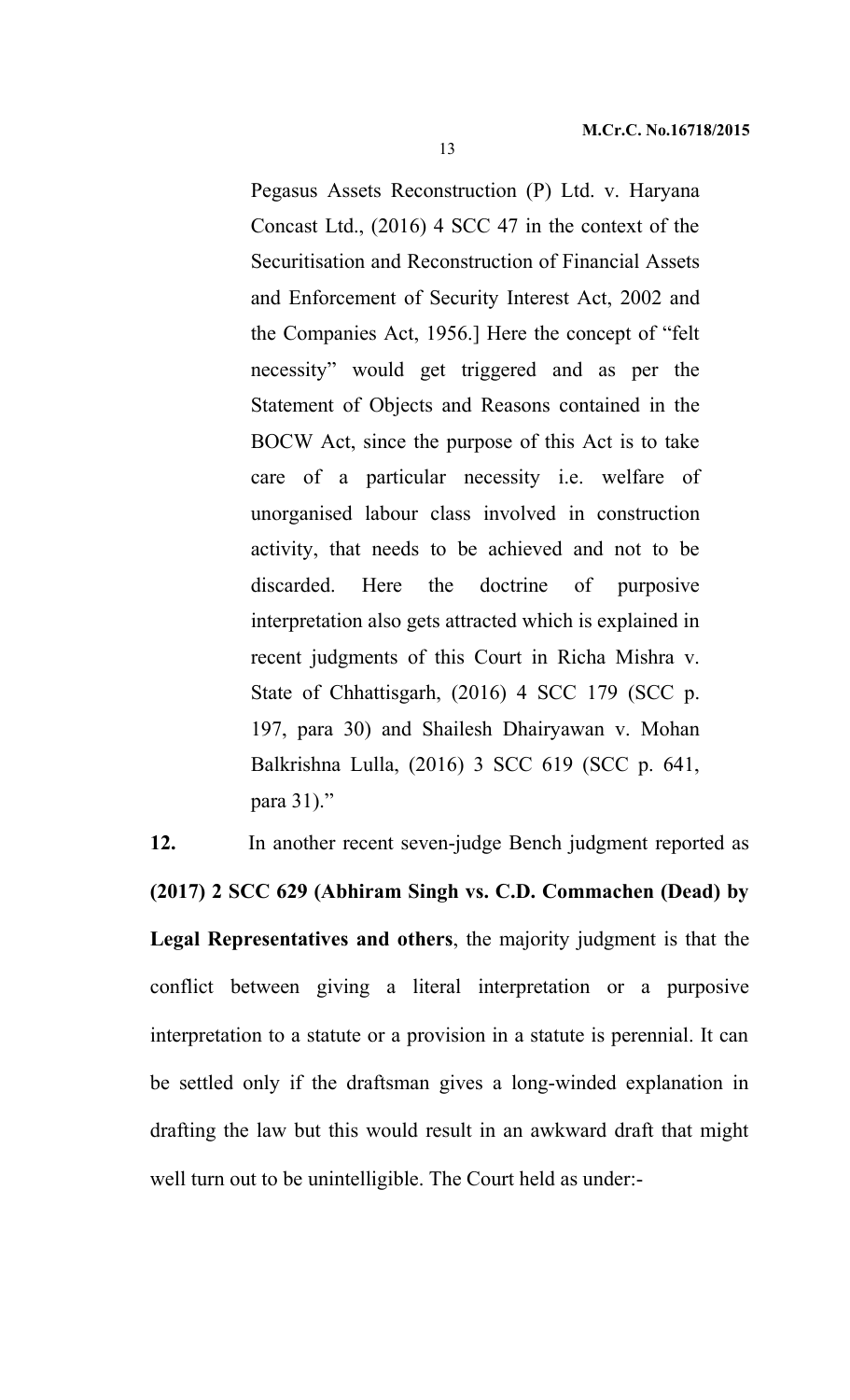**36.** The conflict between giving a literal interpretation or a purposive interpretation to a statute or a provision in a statute is perennial. It can be settled only if the draftsman gives a long-winded explanation in drafting the law but this would result in an awkward draft that might well turn out to be unintelligible. The interpreter has, therefore, to consider not only the text of the law but the context in which the law was enacted and the social context in which the law should be interpreted. This was articulated rather felicitously by Lord Bingham of Cornhill in *R. (Quintavalle)* v. *Secy. of State for Health*<sup>19</sup> when it was said: (AC p. 695 C-H, paras 8-9)

"8. The basic task of the court is to ascertain and give effect to the true meaning of what Parliament has said in the enactment to be construed. But that is not to say that attention should be confined and a literal interpretation given to the particular provisions which give rise to difficulty. Such an approach not only encourages immense prolixity in drafting, since the draftsman will feel obliged to provide expressly for every contingency which may possibly arise. It may also (under the banner of loyalty to the will of Parliament) lead to the frustration of that will, because undue concentration on the minutiae of the enactment may lead the court to neglect the purpose which Parliament intended to achieve when it enacted the statute. Every statute other than a pure consolidating statute is, after all, enacted to make some change, or address some problem, or remove some blemish, or effect some improvement in the national life. The court's task, within the permissible bounds of interpretation, is to give effect to Parliament's purpose. So the controversial provisions should be read in the context of the statute as a whole, and the statute as a whole should be read in the historical context of the situation which led to its enactment.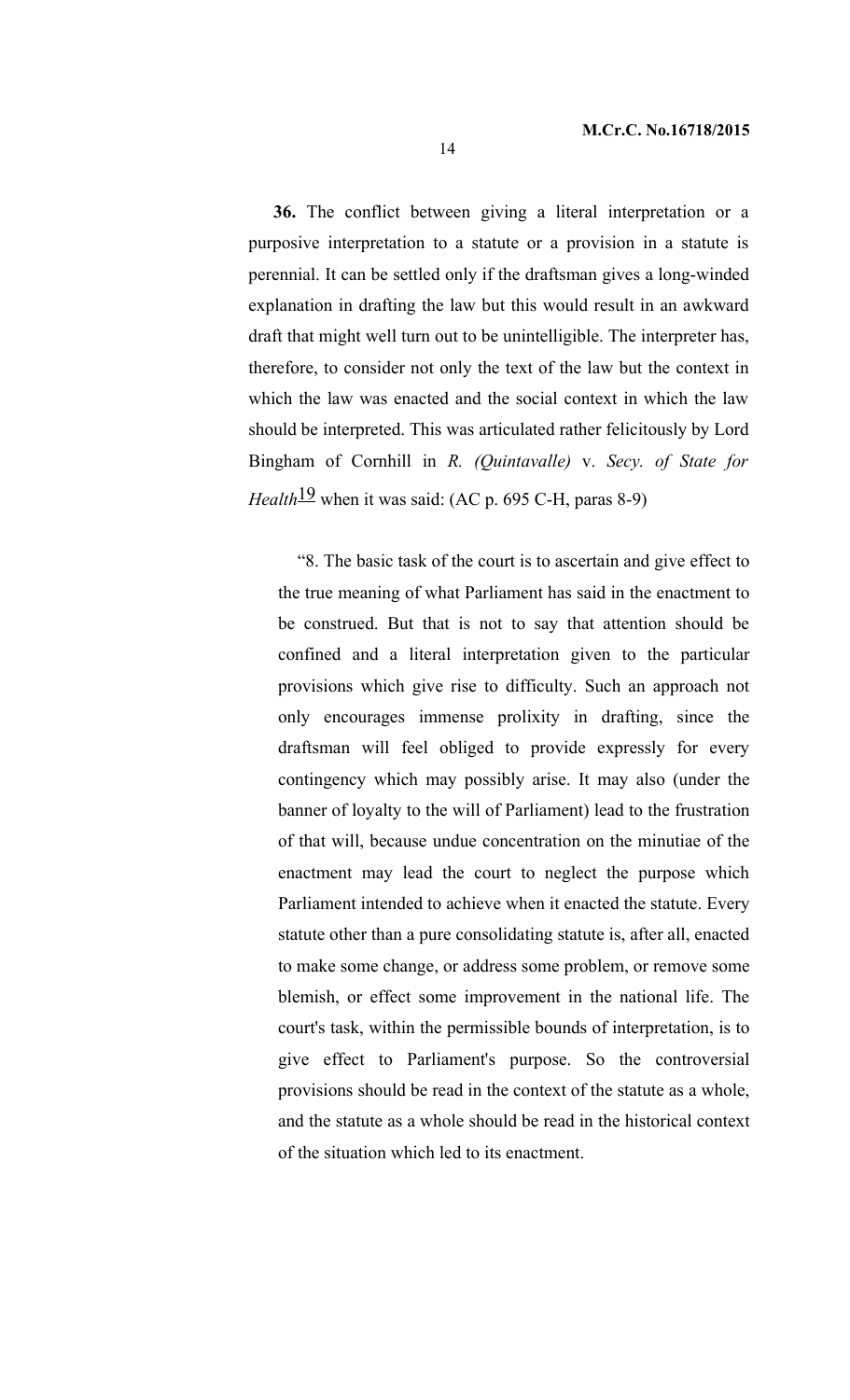9. There is, I think, no inconsistency between the rule that statutory language retains the meaning it had when Parliament used it and the rule that a statute is always speaking. If Parliament, however long ago, passed an Act applicable to dogs, it could not properly be interpreted to apply to cats; but it could properly be held to apply to animals which were not regarded as dogs when the Act was passed but are so regarded now. The meaning of "cruel and unusual punishments" has not changed over the years since 1689, but many punishments which were not then thought to fall within that category would now be held to do so. The courts have frequently had to grapple with the question whether a modern invention or activity falls within old statutory language: see Bennion, Statutory Interpretation,  $4<sup>th</sup>$  Edn. (2002) Part XVIII, Section 288. A revealing example is found in Grant v. Southwestern and Country Properties Ltd., 1975 Ch 185 : (1974) 3 WLR 221, where Walton, J. had to decide whether a tape recording fell within the expression "document" in the Rules of the Supreme Court. Pointing out (at p. 190) that the furnishing of information had been treated as one of the main functions of a document, the Judge concluded that the tape recording was a document."

**44.** Another facet of purposive interpretation of a statute is that of social context adjudication. This has been the subject matter of consideration and encouragement by the Constitution Bench of this Court in Union of India v. Raghubir Singh (Dead) by Lrs. (1989) 2 SCC 754. In that decision, this Court noted with approval the view propounded by Justice Holmes, Julius Stone and Dean Roscoe Pound to the effect that law must not remain static but move ahead with the times keeping in mind the social context. It was said:

> "10. But like all principles evolved by man for the regulation of the social order, the doctrine of binding precedent is circumscribed in its governance by perceptible limitations, limitations arising by reference to the need for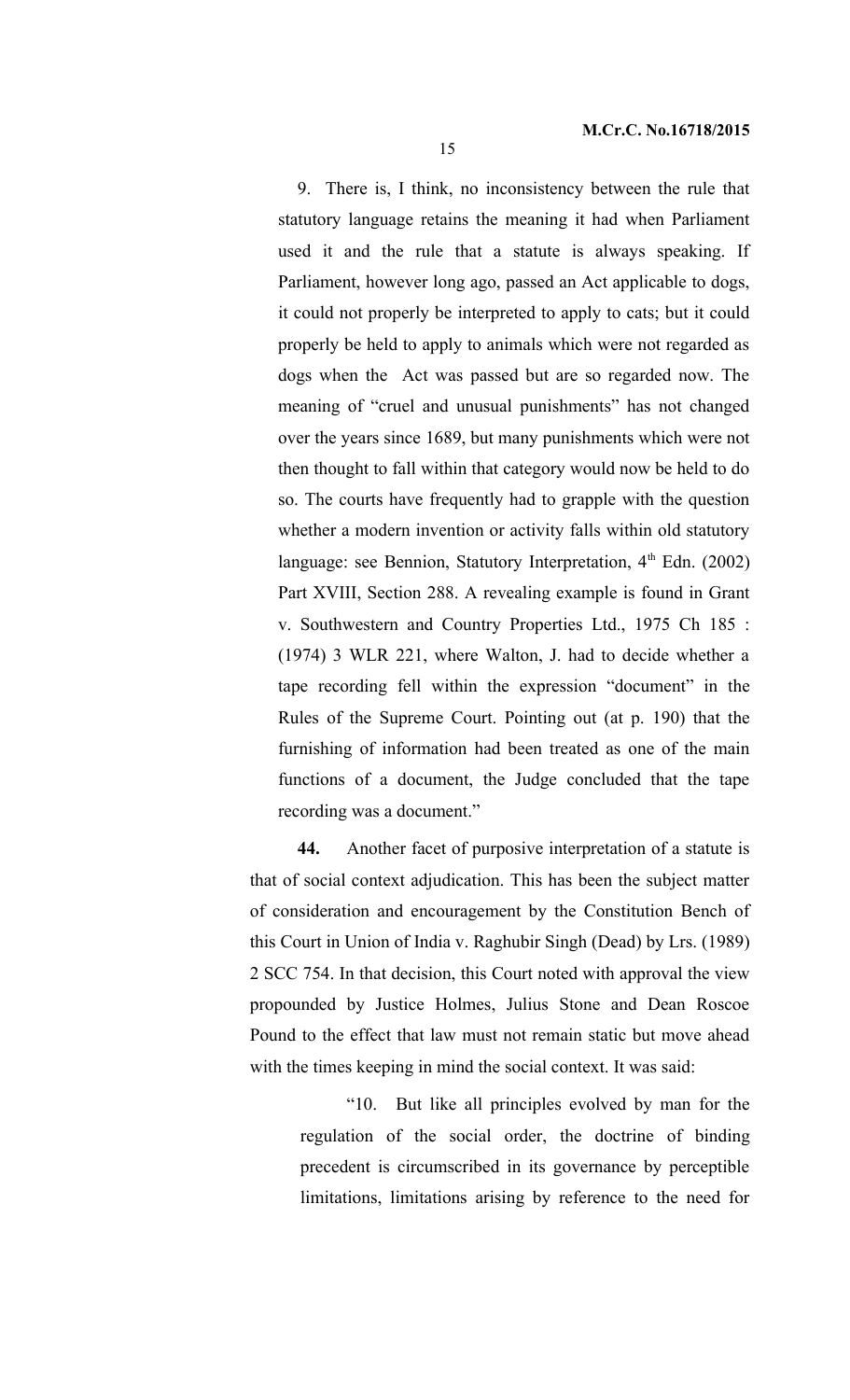readjustment in a changing society, a readjustment of legal norms demanded by a changed social context. This need for adapting the law to new urges in society brings home the truth of the Holmesian aphorism that "the life of the law has not been logic it has been experience" (Oliver Wendell Holmes), and again when he declared in another study (Oliver Wendell Holmes, Common Carriers and the Common Law) (1943) 9 Curr LT 387 at p. 388), that "the law is forever adopting new principles from life at one end", and "sloughing off" old ones at the other. Explaining the conceptual import of what Holmes had said, Julius Stone elaborated that it is by the introduction of new extra-legal propositions emerging from experience to serve as premises, or by experience-guided choice between competing legal propositions, rather than by the operation of logic upon existing legal propositions, that the growth of law tends to be determined (Julius Stone, Legal Systems & Lawyers Reasoning, pp. 58-59)."

# (emphasis supplied)

#### A little later in the decision it was said: (SCC pp. 767-68, para 13)

"13. Not infrequently, in the nature of things there is a gravity-heavy inclination to follow the groove set by precedential law. Yet a sensitive judicial conscience often persuades the mind to search for a different set of norms more responsive to the changed social context. The dilemma before the Judge poses the task of finding a new equilibrium prompted not seldom by the desire to reconcile opposing mobilities. The competing goals, according to Dean Roscoe Pound, invest the Judge with the responsibility "of proving to mankind that the law was something fixed and settled, whose authority was beyond question, while at the same time enabling it to make constant readjustments and occasional radical changes under the pressure of infinite and variable human desires" (Roscoe Pound, An Introduction to the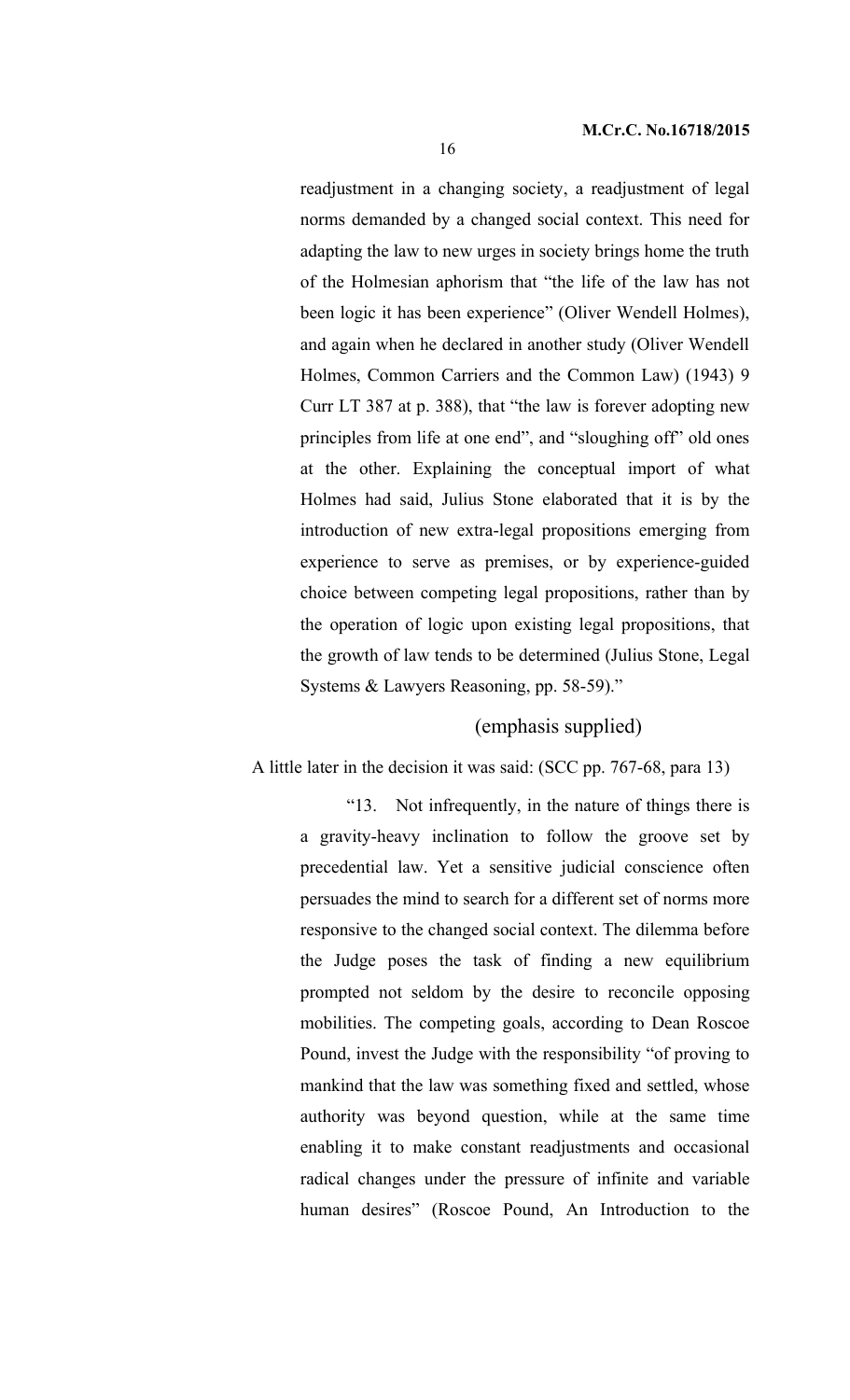Philosophy of Law, p. 19. The reconciliation suggested by Lord Reid in The Judge as Law Maker (1972) The Journal of Public Teachers of Law 22 at pp. 25-26, lies in keeping both objectives in view, 'that the law shall be certain, and that it shall be just and shall move with the times'."

**13.** We have heard the learned counsel for the parties and find that the orders passed by the Single Benches of different High Courts do not lay down correct law. In as much as, the definition of "domestic violence" including economic abuse has not been considered.

**14.** Section 18 of the Act empowers the Magistrate to pass a protection order in affirmative in favour of an aggrieved person when he is satisfied that domestic violence has taken place or is likely to take place. The Magistrate is also competent to prohibit the respondent from committing any act of domestic violence or such other acts as mentioned in the said section. The domestic violence has been defined in Section 3 of the Act which includes causing physical abuse, sexual abuse, verbal and emotional abuse and economic abuse. The "economic abuse" has been explained in clause (iv) of Explanation I of Section 3 of the Act wherein deprivation of all or any economic or financial resources to which the aggrieved person is entitled under any law or custom whether payable under an order of a court or otherwise or which the aggrieved person requires out of necessity is an expression of "domestic violence".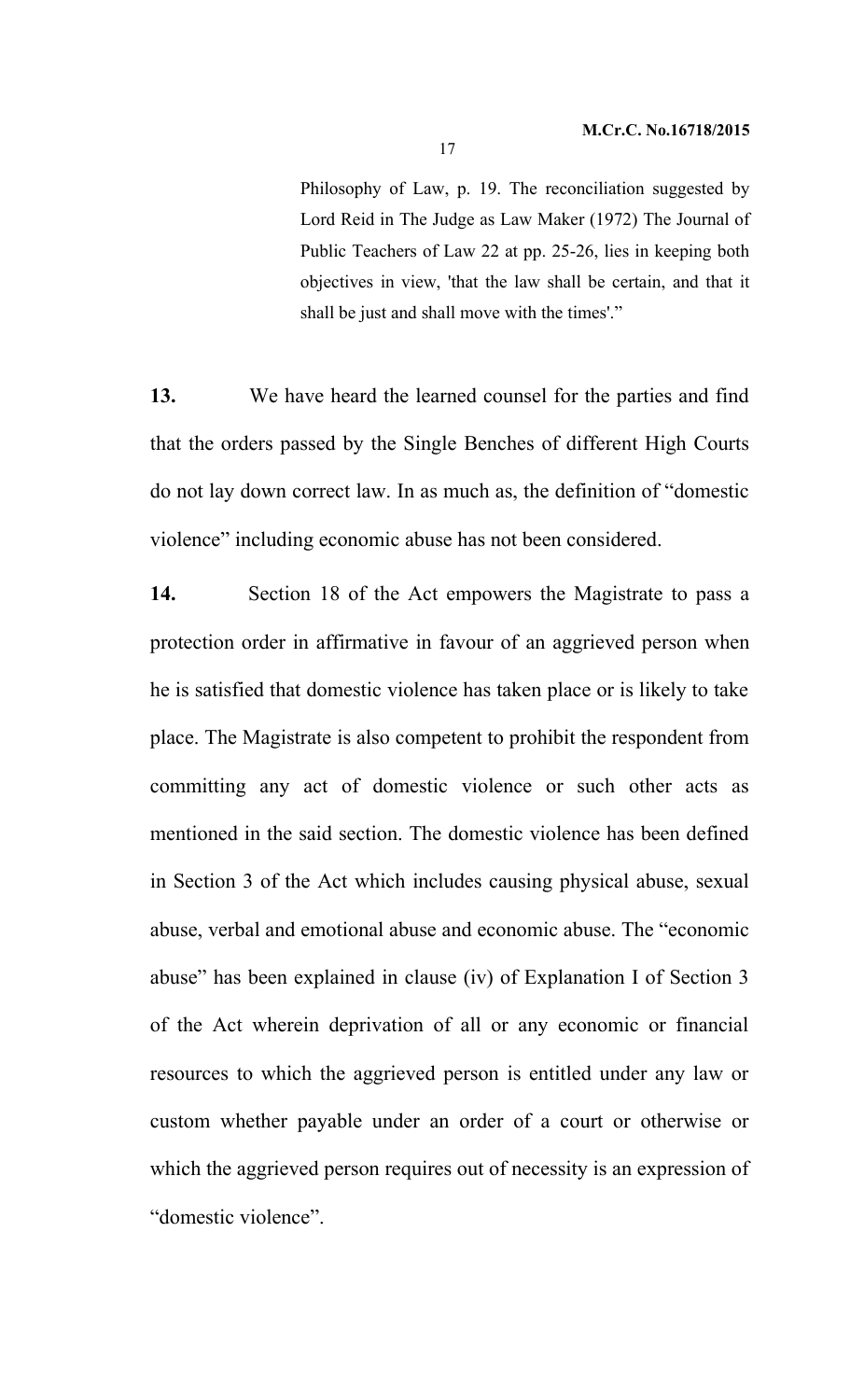**15**. The amount of maintenance awarded by the Magistrate is an amount which an aggrieved person requires to meet necessities of life and for survival. Such amount is not limited to household necessities but also includes payment of rental related to the shared household. It includes maintenance as well. Therefore, the order passed by the Magistrate granting maintenance is an affirmative order of protection in relation to domestic violence as defined in Section 3 of the Act. For such violation, the penalty is provided in Section 31 of the Act.

**16.** Section 20 of the Act deals with grant of monetary relief to meet the expenses incurred and the losses suffered by aggrieved person and any child of the aggrieved person as a result of domestic violence. Such provision enlarges the scope of domestic violence as defined in Section 3 of the Act. In terms of Section 3 of the Act, the "economic abuse" includes deprivation of all or any economic or financial resources, payment of rental related to shared household and maintenance. Whereas Section 20 includes a loss of earnings, medical expenses, loss caused due to destruction, damage or removal of any property as also the maintenance. The grant of monetary relief under Section 20 does not exclude the amount of maintenance which can be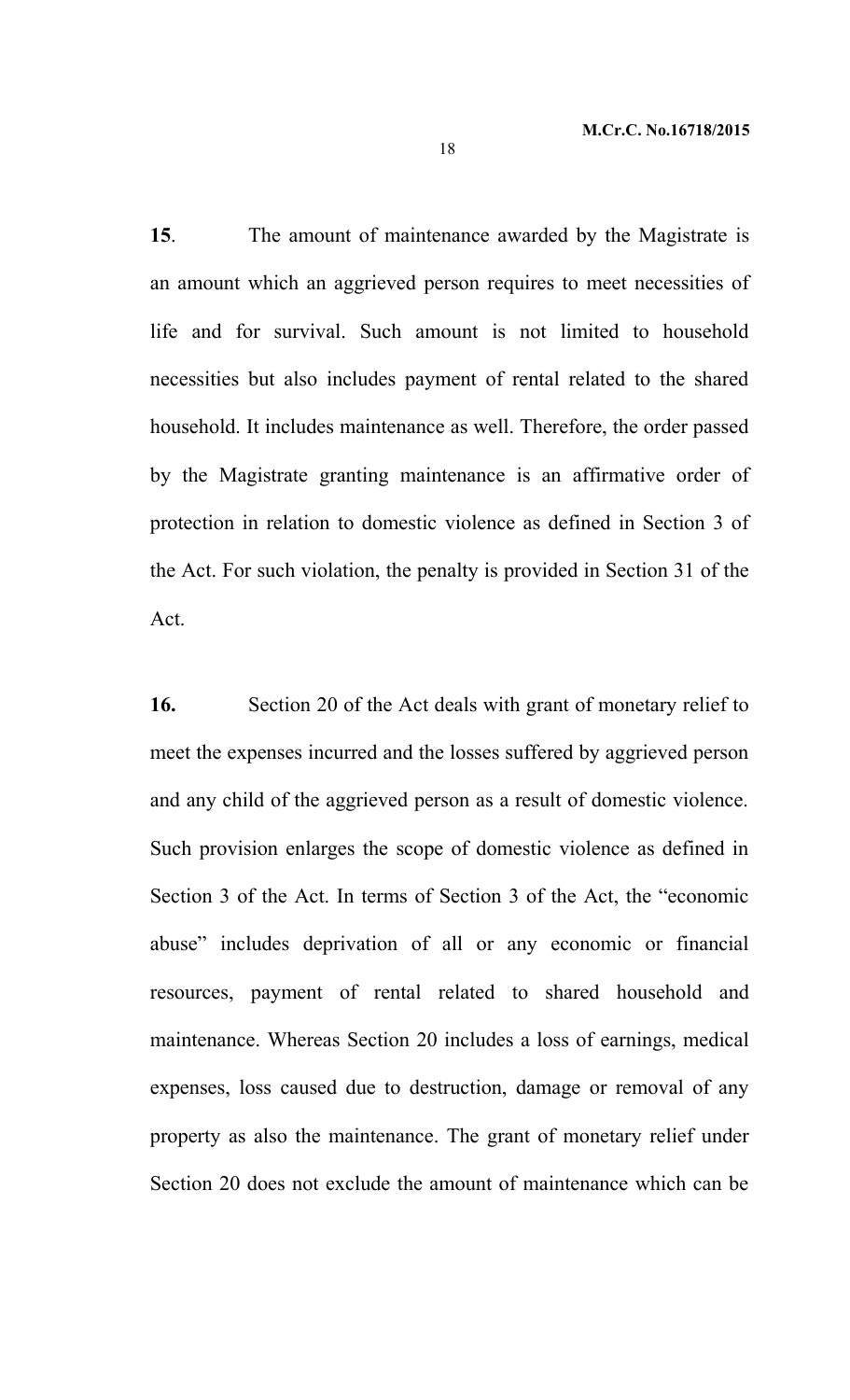awarded in terms of Section 18 of the Act as part of affirmative order in respect of the domestic violence as defined in Section 3 of the Act. Therefore, we find that non-payment of maintenance is a breach of protection order; therefore, Section 31 of the Act can be invoked. Therefore, in respect of first question, it is held that non-payment of maintenance allowance is a breach of protection order for which proceedings under Section 31 of the Act can be invoked.

**17.** The second question is required to be examined in the light of definition of Section 3 of the Act. If there is any instance of domestic violence, for which an affirmative or prohibitory order is passed under Section 18 of the Act, the provisions of Section 31 of the Act can be invoked.

**18.** In respect of the last question, we find that the order passed in *Sunil @ Sonu vs. Sarita Chawla (Smt.), reported in 2009 (5) MPHT 319* is in accordance with the Act.

**19.** We find that the purposive interpretation is to be given to the provisions of the Act, in view of the intent of the Act to provide support to the victims of domestic violence. Thus we hold that in view of the definition of domestic violence, proceedings under Section 31 of the Act would be maintainable.